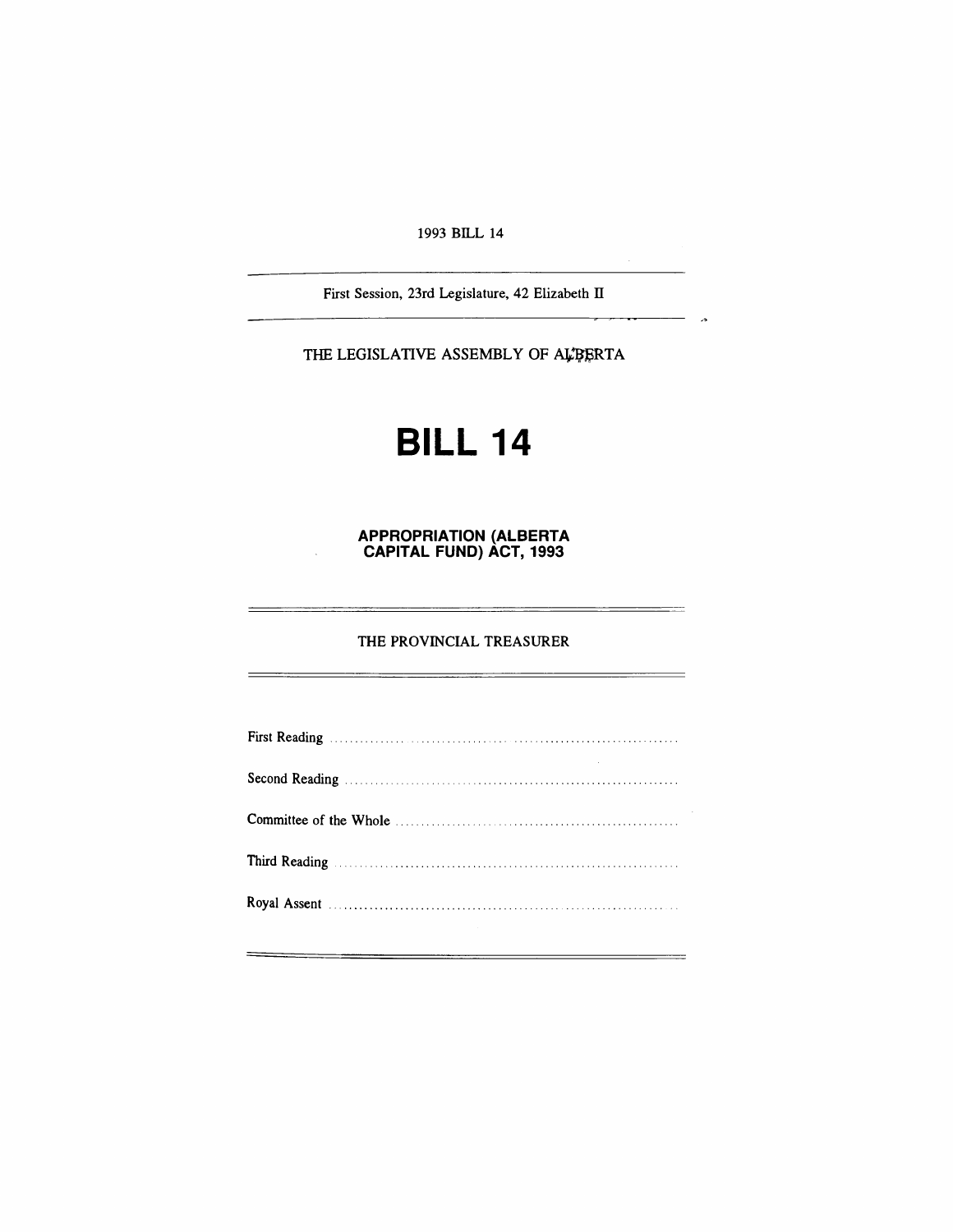*Bill 14*

## **BILL 14**

#### 1993

#### **APPROPRIATION (ALBERTA CAPITAL FUND) ACT, 1993**

*(Assented to*

, 1993)

#### MOST GRACIOUS SOVEREIGN:

Preamble WHEREAS it appears by a Message from His Honour, Gordon Towers, Lieutenant Governor of the Province of Alberta, and the Estimates accompanying the Message, that the sums hereinafter mentioned are required to defray certain expenditures of the Public Service of Alberta not otherwise provided for during the fiscal year ending March 31, 1994, and for other purposes relating thereto:

> MAY IT THEREFORE PLEASE YOUR MAJESTY that it be enacted and be it enacted by the Queen's Most Excellent Majesty, by and with the advice and consent of the Legislative Assembly of Alberta, as follows:

Appropriation for 1993-94

1 From and out of the Alberta Capital Fund, there may be paid and applied a sum not exceeding, in the whole, \$311 253 970 towards defraying the several charges and expenses of the Public Service from April 1, 1993 to March 31, 1994 not otherwise provided for and set forth in the Schedule, including the amount of \$213 169 970 voted by section 1 of the *Appropriation (Alberta Capital Fund) Interim Supply Act, 1993.*

Accountability

2 The due application of all money expended under this Act shall be accounted for.